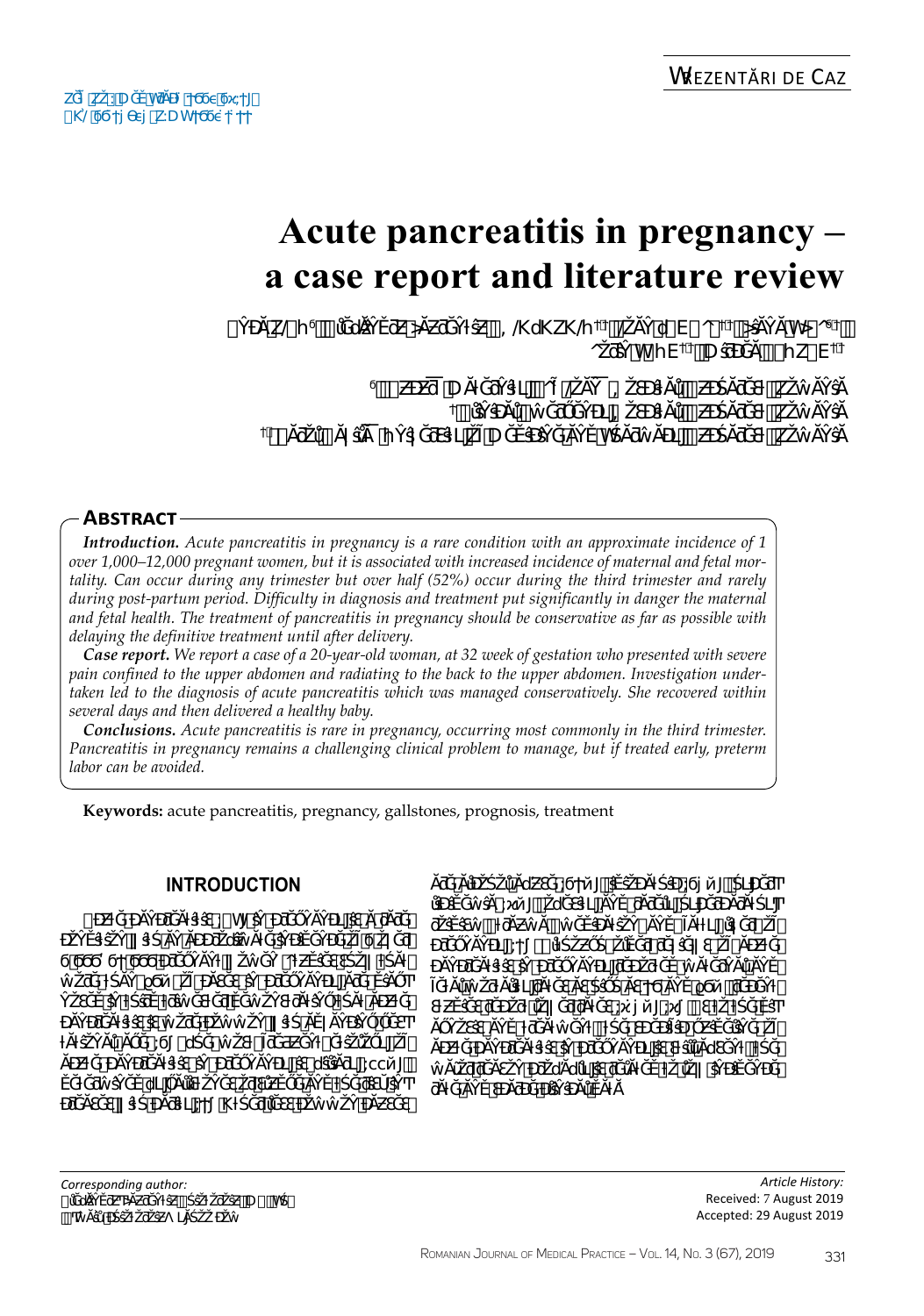#### **Case presentation**

A 20-year-old primipara was admitted at 32 weeks of gestation with severe pain confined to the upper abdomen and nausea, symptoms that started 2 days before. She had no history of previous illnesses. The patient was conscious, oriented and cooperative. On examination, she was afebrile, pulse rate was 98/min, blood pressure 110/60 and respiratory rate 23/min. Physical examination revealed epigastric tenderness. Uterus was 32 weeks gravid size, relaxed. Fetal heart tones were at 145/min. Laboratory tests done on the day of admission showed a white blood count of 15,200/mm3, and a platelet count of 282,000. Liver function tests showed alkaline phosphatase – 135 U/L (ref: 55-170 U/l).Random blood sugar and renal function tests werewithin normal limits. Serum amylase was 172 U/l (ref: <80 IU/l), total cholesterol 208 mg/dl (ref:<200 mg/dl). Urine analysis was normal.

Abdominal ultrasonography showed a single live intrauterine fetus of 32 weeks gestational age with normalcardiac activity and adequate liquor. Abdominal ultrasonography revealed gallbladder with multiple gallstones with diameters about 7 mm, extrahepatic biliary ducts about 14 mm with a hyperecogenic image about 7 mm; no pathological findings have been noticed over pancreas at that time.

Imagistic follow-up has been performed via repeated ultrasound examination of the abdomen – no complications have been found during the next days, 48 hours from admission the patient had normal values for extrahepatic biliary ducts diameters with no more stone images inside. Abdominal CT-scan was not used for diagnosis.

The patient was managed with intravenous fluids, analgesics and by nil per oral. We monitored the fetus using the non-stress test based on amniotic fluid volume. The test results for the fetus were well for gestational age. The mother improved with this supportive treatment within three days and started a soft diet without any symptoms. Serum amylase levels decreased to 87 IU/l on the 4th hospital day. The patient was discharged on the 6th hospital day in good condition.

The patient was followed for 10 day after discharge and was determined to be in good health. She delivered a viable infant by normal spontaneous vaginal delivery at 39 wk of pregnancy. The newborn had good Apgar scores of 9 the baby's birth weight was 3.245 kg. The newborn's physical examination and clinical findings were normal. The patient has maintained her health and had not experienced a recurrence of acute pancreatitis

when assessed at 10 day after discharge and 6 weeks postpartum.

#### **Discussion**

Acute pancreatitis in pregnancy remains a challenging clinical problem to manage, with a relatively limited but expanding evidence base. The relationship between acute pancreatitis and pregnancy remains unclear. Pregnancy does not primarily predispose pregnant woman to pancreatitis, but it does increase the risk of cholelithiasis and biliary sludge formation. AP in pregnancy is most often associated with gallstone disease or hypertriglyceridemia. Gallstones are the most common cause of acute pancreatitis during pregnancy responsible for more than 70% of cases (5). The incidence of gallstone related diseases including acute cholecystitis and biliary pancreatitis complicating pregnancy is 0.05-0.8% (6). Patients with known hypertriglyceridemia or family history should be followed up more closely because any delay can cause disastrous conclusions for mother and fetus (7). The hypertriglyceridemia can be attributed to increased estrogen due to pregnancy and the familial tendency for some women toward high triglyceride levels. Lipids and lipoprotein levels are increased during pregnancy, which increase three-fold peak in the third trimester (8). Identification of a biliary etiology for AP is important because as in the non-pregnant patient recurrence of AP episodes will occur in one-third to two-thirds of patients unless gallstones are removed (9). As well, in the third trimester, an enlarged uterus and increased intra-abdominal pressure on the biliary duct bring about acute pancreatitis more frequent (10). Recently, pancreatitis has been linked to more than 800 mutations of the cystic fibrosis transmembrane conductance regular gene (5).

The symptoms include epigastric pain (colicky or stabbing) which may radiate to the right flank, scapula and shoulder. Onset of pain is rapid, with maximal intensity in 10 to 20 minutes. Pain is steady and moderate to severe. Band-like radiation of the pain to the back occurs in half of patients. Other symptoms of gallbladder disease include anorexia, nausea, vomiting, dyspepsia, low-grade fever, tachycardia and fatty food intolerance (5).

The diagnosis of AP during pregnancy can be difficult. Pregnancy linked hematological and biochemical alterations may have an impact on the interpretation of the diagnostic tests. Diagnostic blood tests are essential for diagnosing acute pancreatitis and the tests can include serum amylase,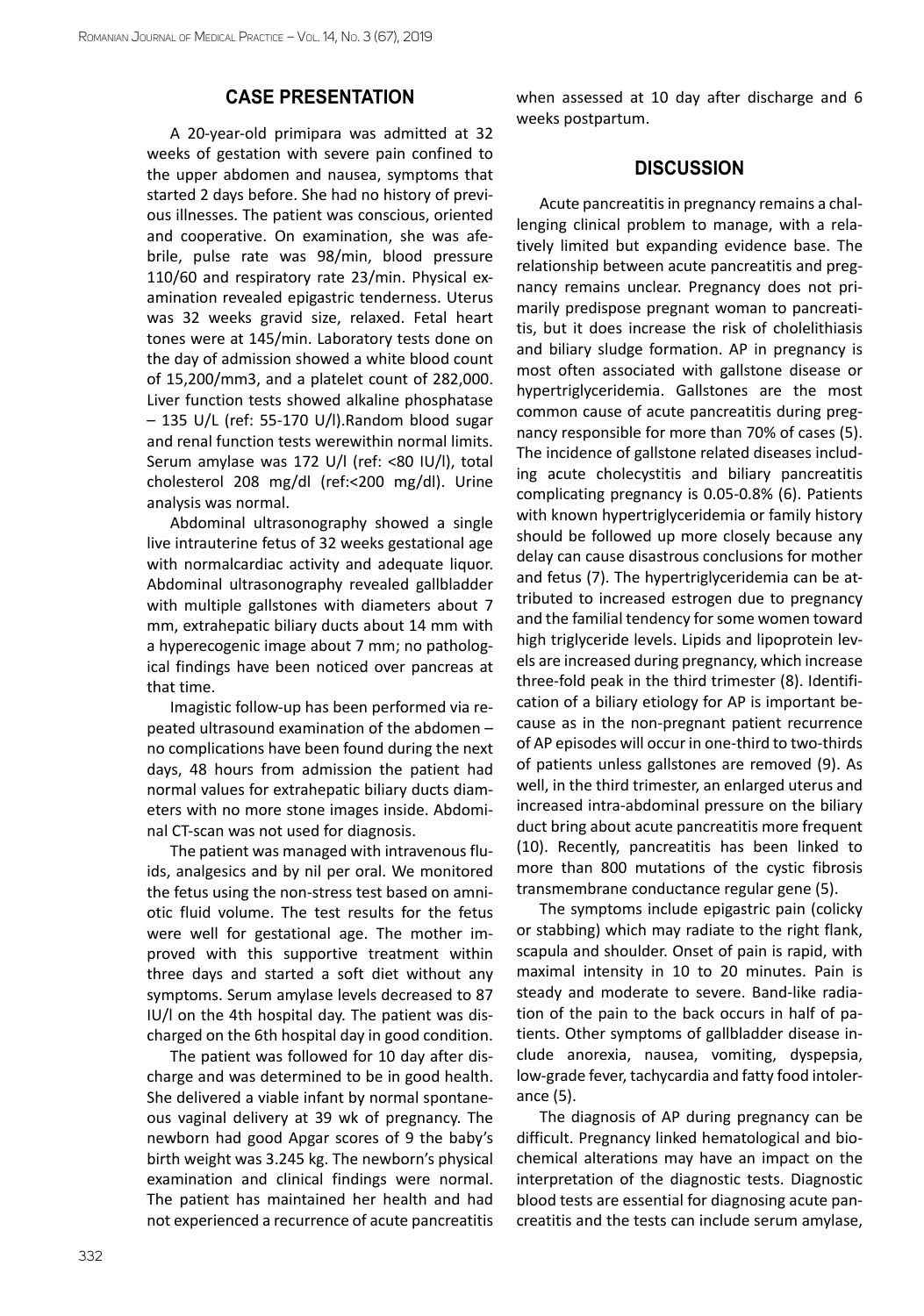lipase, complete blood count, serum triglycerides, calcium and liver function tests. An elevated serum amylase level has a diagnostic sensitivity of 81% and adding serum lipase increases this sensitivity to 94%. Amylase levels do not correlate with disease severity. Elevated serum lipase levels stay elevated longer than amylase following an episode of pancreatitis (11).

Abdominal ultrasound is an excellent imaging technique for diagnosing acute pancreatitis in pregnancy because it has no associated radiation risk and is useful for detecting dilated pancreatic ducts and pseudocysts. Gallstones as a potential cause of AP are identified by abdominal ultrasound in most cases (12). However, it is insensitive for the detection of common bile duct stones or sludge. When a common bile duct stone is suspected based on abdominal ultrasound or biochemical abnormalities endoscopic ultrasound (EUS), a semi-invasive procedure of the biliary tree is an accurate modality for detecting common bile duct stones (13). Endoscopic ultrasound can be considered the best imaging study to evaluate common bile duct, although not for gallbladder stones. EUS requires expensive equipment, intravenous sedation and technical expertise. EUS is adequate prior to the consideration of therapeutic ERCP in patients where non-invasive imaging such as magnetic resonance cholangiopancreatography (MRCP) is not available, contraindicated or inconclusive.EUS have a high positive predictive value approaching 100% in detecting common bile duct stones and in many instances EUS is superior to MRCP (14).

Magnetic resonance imaging (MRI) and MRCP give multi-planar large field of view images of the body with excellent soft-tissue contrast and images of biliopancreatic duct systems. MRCP does not require any contrast injections and present no risk of renal injury. MRCP is a preferred method of evaluating CBD in many clinical situations. There is paucity of data on the safety of MRI in the first trimester of pregnancy (15). Some authors have raised concerns of thermal injury to the fetus in first trimester (16). According to the Safety Committee of the Society for Magnetic Resonance Imaging, MR procedures are indicated in pregnant women if other non-ionizing forms of diagnostic imaging studies are inappropriate, or if the examination provides important information that would otherwise require exposure to ionizing radiation (17).

CT scan of the abdomen is the most commonly utilized imaging modality in diagnosing and later on in assessing severity of AP among adults. It is

not recommended in pregnant patients because of the fear of radiation exposure to the fetus. In general CT is not the favourite modality of imaging in all trimesters of pregnancy in view of a small radiation risk to the fetus (18).

Ranson and Balthazar criteria for the classification of AP's severity in non-pregnant patients are often utilized as a guide to evaluate the disease's severity and treat it during pregnancy (19).

The fetal risks from AP during pregnancy are threatened preterm labor, prematurity and in utero fetal death. Previously reported high perinatal mortality rates secondary to AP are due to neonatal deaths after preterm delivery. In recent series, perinatal mortality rates were improved, mainly because 74% of the infants were delivered in term. Cases of acute biliary pancreatitis were associated with better perinatal outcomes than non-biliary causes (20).

Conservative treatment can be applied for mild pancreatitis, nevertheless, nutrition from long period of low fat diet consumption during treatment may not meet the requirements for normal fetal development. This therapy which includes gastric decompression, antispasmodic drugs, and antibiotics, is the first choice therapy, and the efficacy of surgical treatment remains controversial.

Regarding therapeutic strategy, no standardized guidelines have been published concerning the most effective management of acute biliary pancreatitis in pregnant women to reduce maternal and neonatal mortality and morbidity. Ducarme et al. (21) propose the following:

- First trimester: conservative treatment and laparoscopic cholecystectomy during second trimester
- Second trimester: laparoscopic cholecystectomy
- Third trimester: conservative treatment or ERCP with biliary endoscopic sphincterotomy, and laparoscopic cholecystectomy in the early postpartum period

No formal recommendations have been published concerning the most effective management of hypertriglyceridemia-induced AP during pregnancy. Therapy should include a multidisciplinary team to address dietary fat restriction, appropriate nutritional supplements and possible medications when needed. Therapeutic plasma exchange and/or other treatment options including combined parenteral heparin and insulin infusions in severe cases are effective approaches to treat gestational hypertriglyceridemia-induced AP. Termination of pregnancy would be discussed according to the term and the severity of the AP. The early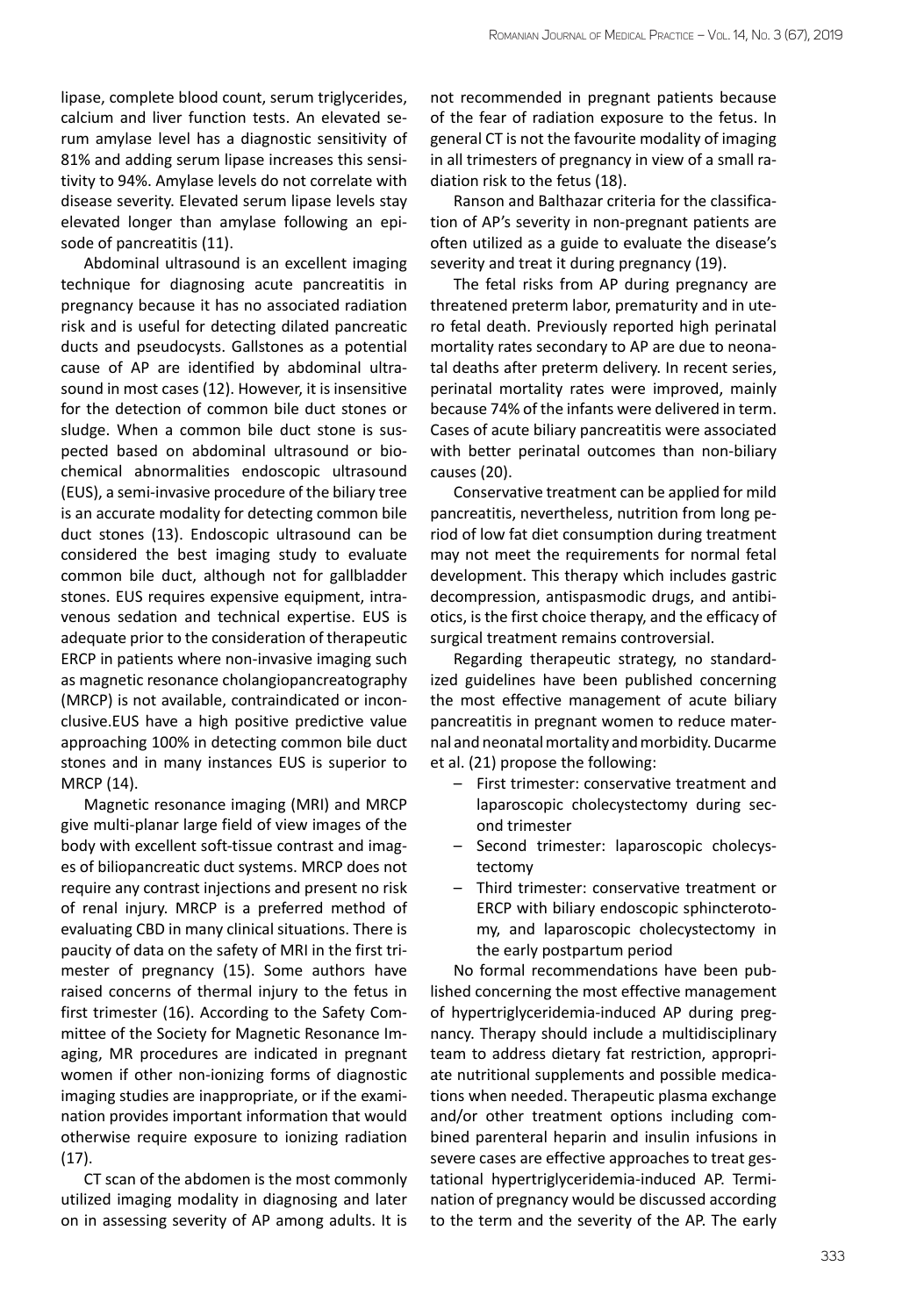application of treatments in parturient women with hypertriglyceridemia-induced AP may improve the clinical course (22).

No definite guidelines have been published concerning the most effective management of chronic alcoholic pancreatitis during pregnancy. Therapeutic strategy should include a multidisciplinary team to address appropriate nutritional supplements, and possible medications when needed. Termination of pregnancy would be discussed according to the term and the severity of the recurrence of AP. The early application of treatments in parturient women with chronic alcoholic pancreatitis may improve the clinical course (23).

Acute fatty liver of pregnancy is a rare condition occurring in the third trimester of pregnancy, characterized by nausea, vomiting, abnormal and moderate hyperbilirubinemia. It may be complicated by renal and acute liver failure, respiratory distress, coagulopathy and rarely pancreatitis. Twelve cases of acute fatty liver of pregnancy associated with AP have been reported with a high maternal mortality rate (17%) (24).

The topic of prophylactic use of antibiotics is very controversial and the choice of antibiotic in pregnancy is difficult.A systematic review and meta-analysis show antibiotic prophylaxis does not reduce mortality or protect against infected necrosis and frequency of surgical intervention (25).

The timing of pregnancy termination for patients with SAP has long been an issue for obstetricians.

No standardized guidelines have been published concerning the most effective way for delivery in women with AP during the third trimester of pregnancy to reduce maternal and neonatal mortality and morbidity. The decision depends on the gestational age and the severity of AP. When vaginal delivery is possible, it is preferable to limit the risk of superinfection necrosis associated with laparotomy used for cesarean sections. A multidisciplinary approach involving gastroenterologists, surgeons and obstetricians is desirable (26).

Indications for pregnancy termination can include full-term gestation, deteriorated condition after 24-48 hours of treatment, no improvement of paralytic ileus, stillbirth, fetal malformation, and severe pancreatitis. Higher levels of inflammatory cytokines in AP patients stimulate the uterus and cause abnormal uterine contractions, which could result in premature labor and preterm birth. Pregnancy should be terminated as soon as possible once acute hemorrhagic pancreatitis or hyperlipidemic pancreatitis is identified during pregnancy because these complications will raise the maternal and fetus mortality significantly. Cesarean section still is the preferred method for pregnancy termination in this case (27).

## **Conclusions**

Acute pancreatitis during pregnancy is a rare but severe disease and remains a challenging clinical problem to manage, with a relatively limited base. There is no consensus in the literature regarding the management of AP during pregnancy. The general management of AP in pregnancy is supportive. From the various etiological factors for AP in pregnancy, gallstone disease is the most common one.

Appropriate timing for termination of pregnancy is necessary and safe for acute pancreatitis in pregnancy patients. More studies are necessary for further elucidation of the etiology, risk factors and treatments of acute pancreatitis in pregnancy, mainly the severe type.

#### **Acknowledgement**

All authors contributed equally to the manuscript, meeting all 4 criteria of ICMJE recommendations: conception of the article, acquisition, analysis and interpretation of the data; drafting and revising the work; final approval of the version to be published; agreement to be accountable for all aspects of the work.

#### **references**

- 1. Pitchumoni CS, Yegneswaran B. Acute pancreatitis in pregnancy. *World J Gastroenterol.* 2009;15(45):5641-5646.
- 2. Pandey M, Shukla VK. Lifestyle, parity, menstrual and reproductive factors and risk of gallbladder cancer. *Eur J Cancer Prev.* 2003;12:269-272.
- 3. Igbinosa O, Poddar S, Pitchumoni C (2013) Pregnancy associated pancreatitis revisited. *Clin Res Hepatol Gastroenterol* 37: 177-181.
- 4. Eddy JJ, Gideonsen MD, Song JY, Grobman WA, O'Halloran P. Pancreatitis in pregnancy. Obstet Gynecol 2008; 112: 1075-1081.
- 5. Ramin KD, Ramin SM, Richey SD, Cunningham FG. Acute pancreatitis in pregnancy. *Am J Obstet Gynecol.* 1995; 173:187-191.
- 6. Ko CW. Risk factors for gallstone-related hospitalization during pregnancy and the postpartum. *Am J Gastroenterol.* 2006; 101:2263-2268.